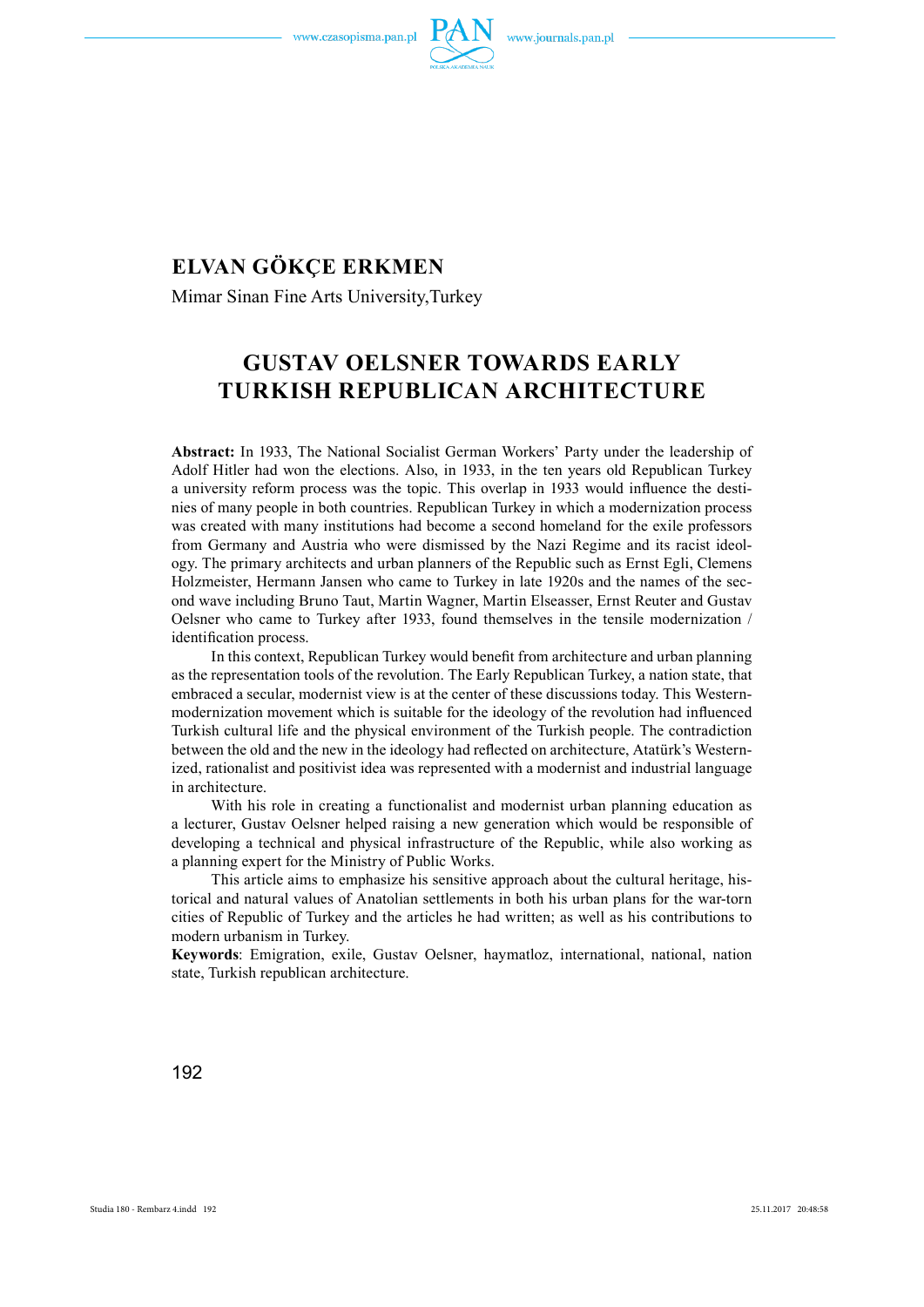

*I had seen that the shameful expansion of the scholars from Germany is now meaningful in a creative way. I had discovered a wonderful country where the Western plague had not penetrated.*  Philipp Schwartz<sup>1</sup> [Azrak 2007]

> *Actually Turkey had become a second homeland for German émigré's like me who had spent years in this beautiful country. But it did not replace the original homeland for a while, Turkey had become a homeland which we loved, knew and connected as much as our original homeland.*  Fritz Neumark<sup>2</sup> [Erichsen 1994]

#### **Introduction: Overlap in 1933**

In 1933, The National Socialist German Workers' Party under the leadership of Adolf Hitler had won the elections. Also, in 1933, in the ten years old Republican Turkey a university reform process was the topic. This overlap in 1933 would influence the destinies of many people in both countries. Republican Turkey in which a modernization process was created with many institutions had become a second homeland for the exile professors from Germany and Austria who were dismissed by the Nazi Regime and its racist ideology. *More than two hundred exile professors were invited to Turkey with the attempts of Republican Turkey, the ambassadors of Berlin and Vienna in Turkey, the solidarity organizations* [Erichsen 1994]. Turkish government guaranteed that the professors (including the arrested ones, the ones which were in the Nazi concentration camps) who accepted the invitation would be the official officers of Turkey and would be protected by the Turkish government [Fischer-Defoy] 2007]. Therefore, Republican Turkey prevented the Nazi regime to trace the exile professors. Turkey also allowed the relatives of the professors who were threatened by the Nazi regime to come to Turkey [Erichsen 1994].

Some of the architects and artists who had come to Turkey, had chosen to create a revolutionary art and architecture against the traditionalist one, hence they were forced to leave because of this choice, the other ones were forced because of the anti- -Semitism. The primary architects and urban planners of the Republic such as Ernst Egli, Clemens Holzmeister, Hermann Jansen who came to Turkey in late 1920s and the names of the second wave including Bruno Taut, Martin Wagner, Martin Elseasser, Ernst Reuter and Gustav Oelsner who came to Turkey after 1933, found themselves in the tensile modernization/ identification process. The most important duty of

<sup>&</sup>lt;sup>1</sup> Philipp Schwartz (1894-1978) founded the Advisory Office for German Scientists (NdWA) in 1933 after immigrating from Germany to Switzerland. He helped important scientists go to Turkey, and had a managery position in Istanbul University Medical Faculty for 19 years.

<sup>2</sup> Fritz Neumark (1900-1991) left Hitler's Germany in 1936, taught economics in Istanbul University between 1936 and 1952, and published books.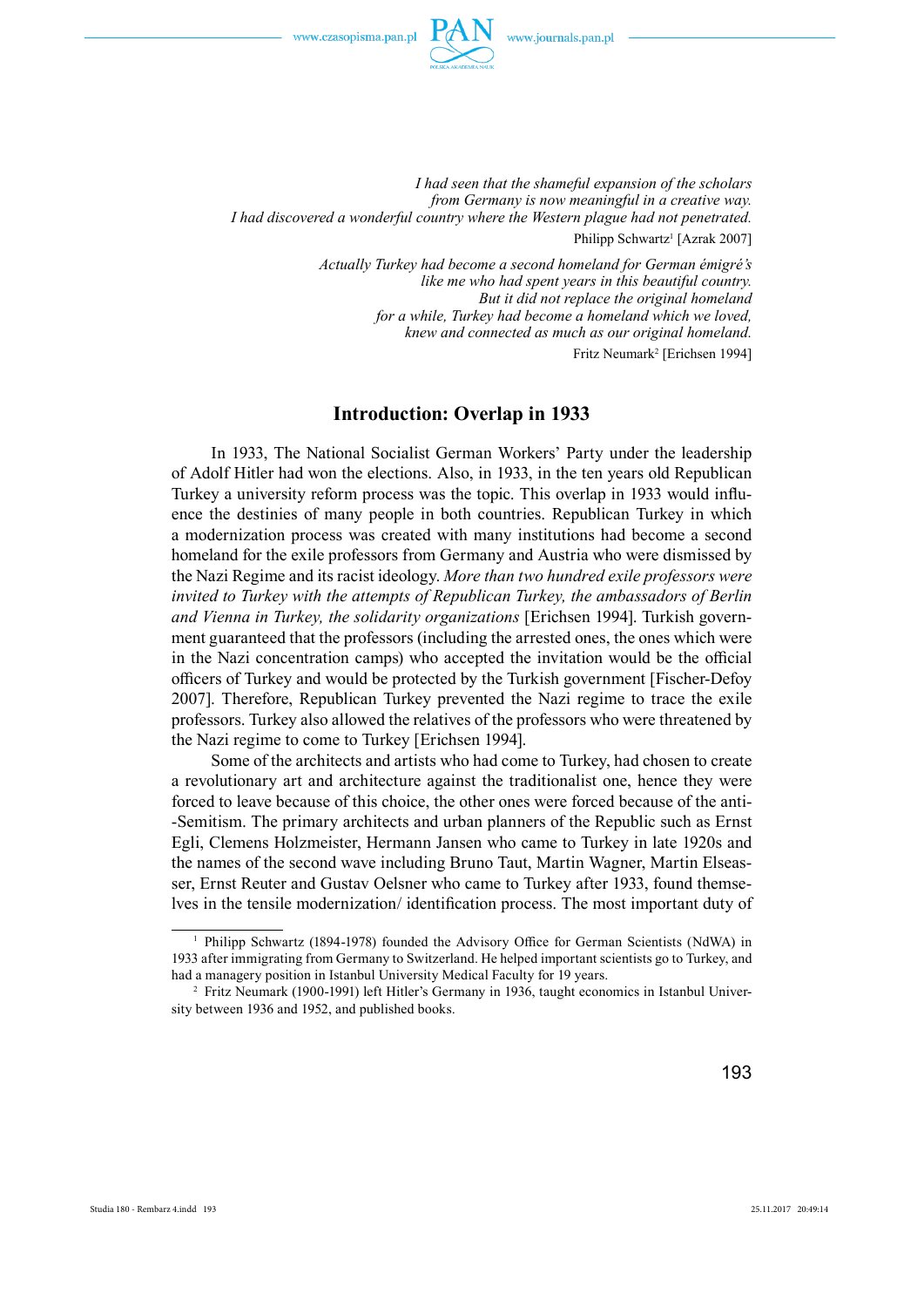

these intellectuals was to create a revolutionary architecture which was appropriate for the Republican ideology and Mustafa Kemal Atatürk's revolutions<sup>3</sup>

## **1. Architectural representation**

Spaces are the products of the previous processes and the load barrier of the current relationships. Also, a spatial building is a vehicle which led the establishment of the social relationships which were based on power. In this context, Republican Turkey would benefit from architecture and urban planning as the representation tools of the revolution. In the societies which have a remarkable cultural heritage, if the regime transforms, it gets complicated for the architects. Especially in the multi-ethnic structures such as Ottoman Empire which are combined of different languages and religions, architectural language becomes an important tool for creating an identity. Ottoman Turkish architecture has the traces of the identification struggle of the cultural life in the transition period from the emperorship to the process of being a nation state. Therefore, a harsh identification struggle has existed since the late Ottoman periods until today. Meanwhile, the contradictions between the nationalism and universalism, between being religious and secularism had reflected to architecture from the arguments – focused on traditionalism and modernism- of the political and cultural agendas [Balamir 2003]. The Early Republican Turkey, a nation state, that embraced a secular, modernist view is at the center of these discussions today. *The interpretations on this era are still the heartbeats of the identification. Thus, each political style which rises today has the necessity to deal with that era* [Tekeli 1994].

Let's take a look this improvement in the context of the architectural style briefly: The dissolvement which had begun with the declarations of the independence of the nations which compose the Ottoman Empire had highlighted the regional and historical emphasis in the emperorship architecture. In the transition period, (from the emperorship to the creation of the nation state) the discussions about the identification and the anxiety of the sense of belonging were focused on the roots of the regional – iconic language and its meaning: Like the Ottoman Empire, Anatolian folk culture, moreover, the pre-Islamic period of the Turkish people and Middle Asia culture [Erkmen-Gökçe 2009] (Photo 1). The problem during the creation of the national identification of the Republic which was founded in 1923 was both to preserve the cultural identity and to be modern with the Western methods towards the new ideology. The focus of the architectural arguments was to get rid of the Islamic – Ottoman emphasis on the architectural language.

In the second half of the 1920s, after the elimination of the Ottoman elements, architects led to a Western/universal model (Photo 2). That behavior which was iso-

<sup>&</sup>lt;sup>3</sup> These reforms included abolition of Islamic institutions, the liberation of women and were part of the revolutionary political and social programme to modernise Turkey.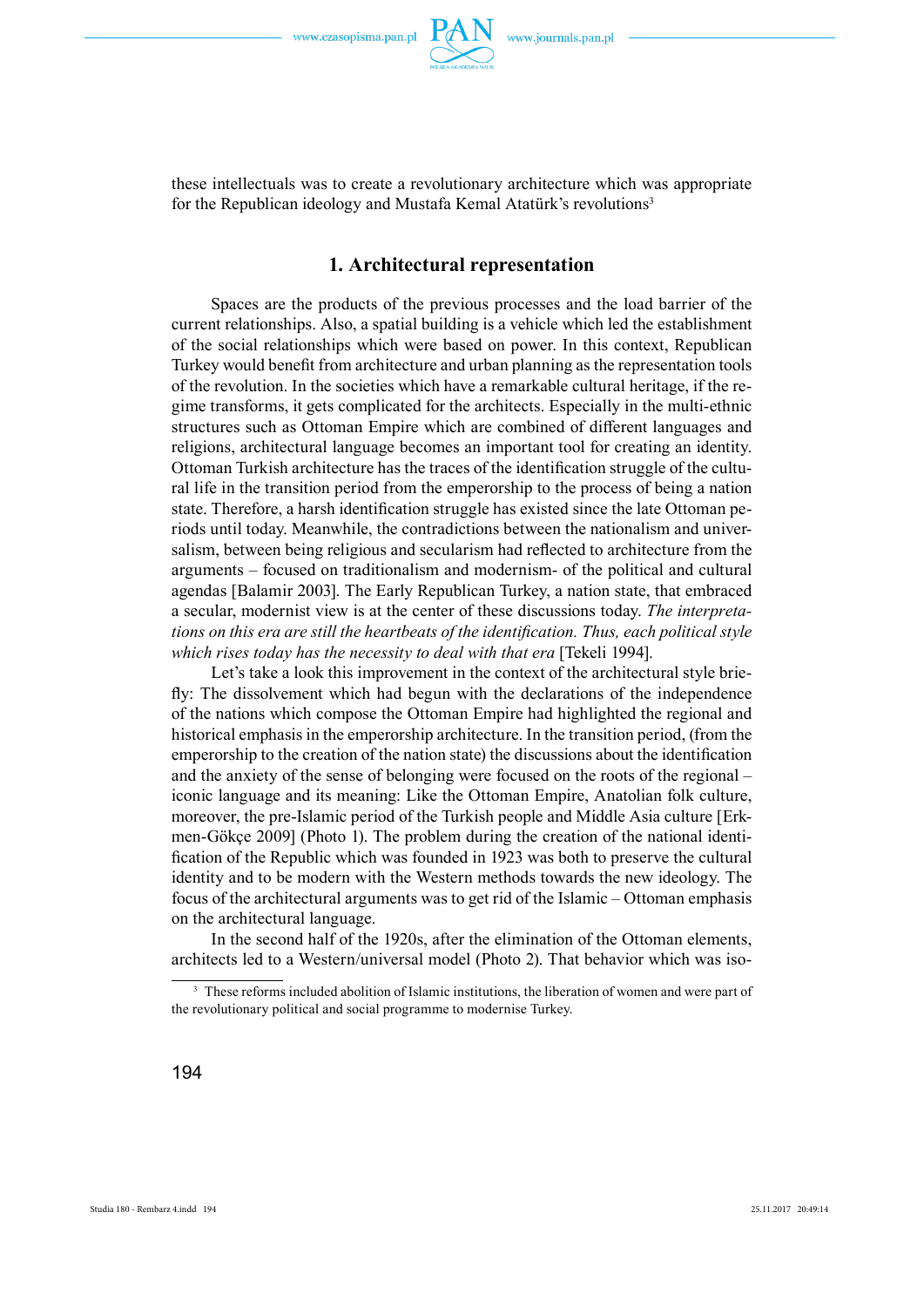



Photo 1. 1908, Vedat Tek, Grand Post Office Source: [https://terscita.blogspot.com.tr/2013/01/postahane-i-amire.html (10.05.2014)]. Photo. 2. 1935, Hochthief, Filteranlage Source: [www.goethe.de/ins/tr/ank/prj/urs/geb/ind/was/trindex.htm (07.04.2015)]. Photo. 3. 1942-1944, Sedat Hakkı Eldem and Emin Onat, Istanbul University, Sciences and Literature Faculty Source: [https://v3.arkitera.com/h36225-sedad-hakki-eldem-yuz-yasinda.html (09.03.2015)].

lated from the historical relationships had included its antithesis in itself, beginning from 1939 – after Atatürk died – when the nationalist regimes arose Turkish architects lead to a regionalist approach. The specific era is important because it contains the period in which Oelsner worked in Turkey.

In this era, the important conditions for Turkey were: Second World War (1939), the creation of an inner economy, the life with the war economy, even if Turkey did not exist in the war the reflection of the synthesis between a new populism and peasantism with the ideas of statism and nationalism on the architecture [Tekeli 1994]. So, an architectural style which was a combination of traditionalist elements and the modernist style of the Republic and a combination of the idea of the nation state and the totalitarian nationalism would influence Turkish architecture until the end of the 1940s [Özer 1964] (Photo 3).

After the establishment of the Republic in 1923, the tired but proud people who faced several wars such as Balkan Wars, World War I and the National Independence War against the imperialist powers and witnessed the demolishment of their countries supported the revolutions of the national hero Mustafa Kemal Atatürk with the aim to create a secular and modern nation in a generous way. The abolishment of the Caliphate in 1924 was the most important step of the secularization. In 1924, the Islamic capital of the Ottoman Empire, would lose its role, the new capital would be Ankara, the center of the war. This Western-modernization movement which is suitable for the ideology of the revolution had influenced Turkish cultural life and the physical environment of the Turkish people. The contradiction between the old and the new in the ideology had reflected on architecture, Atatürk's Westernized, rationalist and positivist idea was represented with a modernist and industrial language in architecture. The product which was born had an ideological function which was to maintain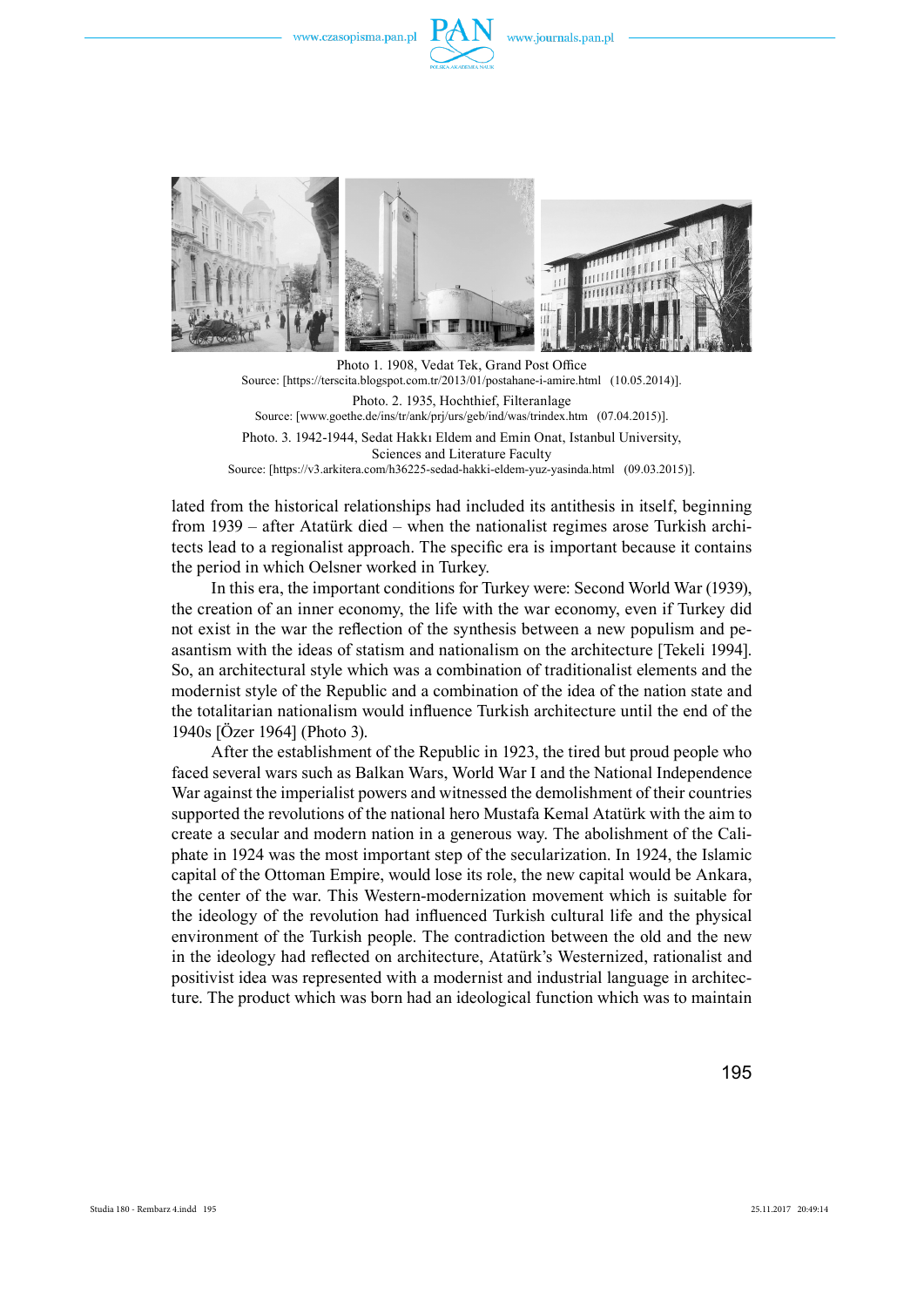

the modernization and social secularization in the space. Modern architecture had become a good (and the only) opportunity for the first generation which was raised by the Republican Revolutionary ideas. 1930s is the era of the construction of the new nation and its spaces. Urban planning discipline took responsibility in the context of the modernization and the civilization of the society with the spatial organization/ rehabilitation in a Westernized way, the regulation of the public spaces which can be a center for any age, sex and social class.

To provide the city life and environmental habits which were in harmony with the visual culture of the republic with to create modern spaces for the people who are dedicated to the rural traditions. In fact, the people who had faced a war recently and demolished Western Anatolian cities had many necessities and urgent problems which need to be solved. Hence, in 1923 the precursor urban planning movement had been activated in burnt down, demolished Western Anatolian cities such as Izmir and Manisa. Also, local organizations which were related with the center had been planned for the rehabilitation of these regions.

#### **2. University reform process**

The idea of city planning and the establishment of the related institutions of the Republic had been linked with the University Reform in 1933 [Tekeli 2006]. The first reformist move was the abolishment of *Darülfunun*<sup>4</sup> and the constitution of a new, modernist university instead. The necessity of Turkish government was to have prominent professors for the educational reform. This problem was solved by the attempts of Professor Malche<sup>5</sup> and Professor Schwartz. They had recommended several names, dismissed professors who were forced to leave their homeland; Germany and Austria. These professors were invited to Turkey. So the need of the dismissed professors had become the solution of the problems and necessities of Turkey. This mutual need had turned into a vital move for sciences and education [Katoğlu 2007].

With the University Reform process, many prominent urban planners from Germany had come to Turkey. These social democrat professors were very important because they were deeply interested with the planning problems of Turkey which was an exhausted, pre-modern country a while ago in the modernization process. These professors had faced with a non-industrialized and unplanned society, they had tried to adapt to this society.

Gönül Tankut expresses that the creation of Turkish society's physical environment which is suitable for the political model of the Republic was the expected thing from the

<sup>4</sup> *Darülfünun* professors refused to write in the Latin script. They said that they would break their pens and would not write a single word in Latin Alphabet.

<sup>&</sup>lt;sup>5</sup> Prof. Albert Malche (1876-1956), invited by Atatürk as a counselor for the university reform in 1932.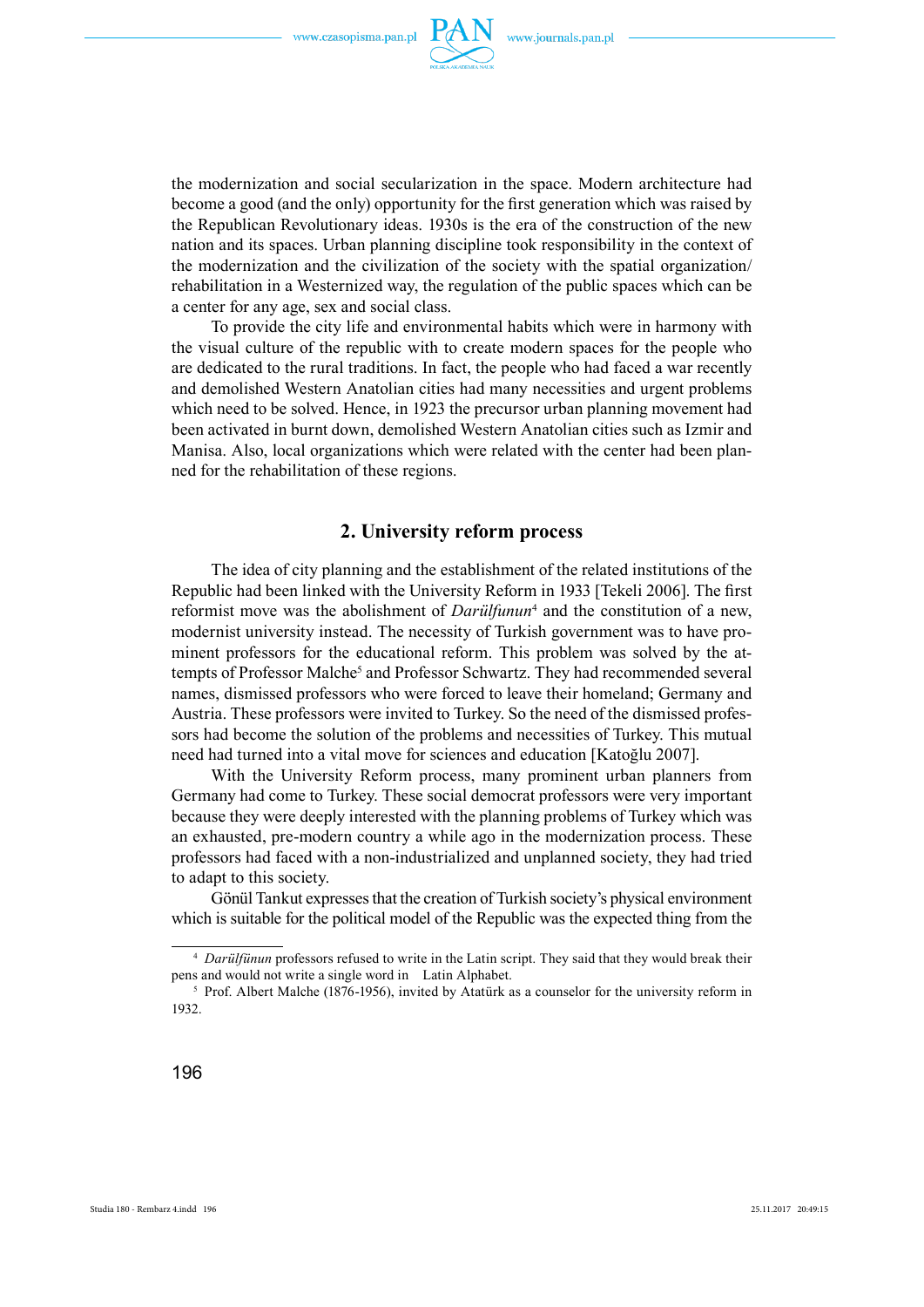

architects and the urban planners: Anatolian city would not face any interim phase, it would jump into the modern era. So, the scene which was necessary for the transformation of the pre-modern community to a modern society would be created [Tankut 1994].

The architect and the urban planner Gustav Oelsner who came to Turkey in 1939 had analyzed the Anatolian cities, people of Anatolia, the true needs, problems, circumstances deeply, he had interpreted the roots of the tradition, he had not ignored even a small detail in urban planning, these properties of him made him privileged among his peers. The circumstances which took his homeland away from Oelsner are the same as the circumstances of the other German intellectuals. The modernist re-organization of the public areas in the Young Republican Turkey and the establishment of Turkish modernist educational system were the expectations of Turkish government from Oelsner. Oelsner used to work as an urbanism expert at the Ministry of Public Works in Ankara, Turkey. During the same period, he began his teaching career in Istanbul (*Yüksek Mühendis Mektebi*)<sup>6</sup> by giving lectures as an urban planner. In 1944, the school was transformed into Istanbul Technical University. After the transformation, Oelsner kept giving urbanism lectures. In the meantime, after the departure of Henri Prost, Oelsner (and his assistant Kemal Ahmet Aru) was invited to Academy and he had given lectures on urbanism until his departure in 1949.

### **3. Oelsner's arrival**

Olaf Bartels, historian and critic for architecture expresses the reasons of the dismission of Oelsner: *Oelsner was Jewish and he had no choice. (…) In Germany, Oeslner was City Architecture Director at Hamburg/ Altona. In 1933, he was forced to resign by Hamburg- Altona Municipality. Nazi regime sued him for malpractice. It was not a fair case and Oelsner defended himself. His contributions to the architecture of Hamburg-Altona were so remarkable that the Nazis could not ignore him. Nazi regimists showed the transformation of the political system and their power by fi ring the general/executive offi cers. In this era, Oelsner took a step back from the social life. (…) «Reichskristalnacht/Crystal Night» is the name that›s been given to the night of 9-10 November 1938. In almost all German cities, that night, store windows of Jewish shops were broken, Jewish houses and apartments were destroyed, and synagogues were demolished and set on fire. Many Jews were arrested, beaten, and some were even killed.* (The same night, Turkish people were praying for Atatürk who was very ill. The national chief Atatürk had passed away on the morning of 1938, November 10)<sup>7</sup>. Under these circumstances, Oelsner could not stay in Germany [Bartels 1994].

<sup>6</sup> In order to train civil architects and engineers Hendese-i Mülkiye Mektebi was founded in 1884. Afterwards, it was renamed as Mühendis-i Ali and later it was restructured as Yüksek Mühendis Mektebi.

<sup>&</sup>lt;sup>7</sup> Not a part of the quotation.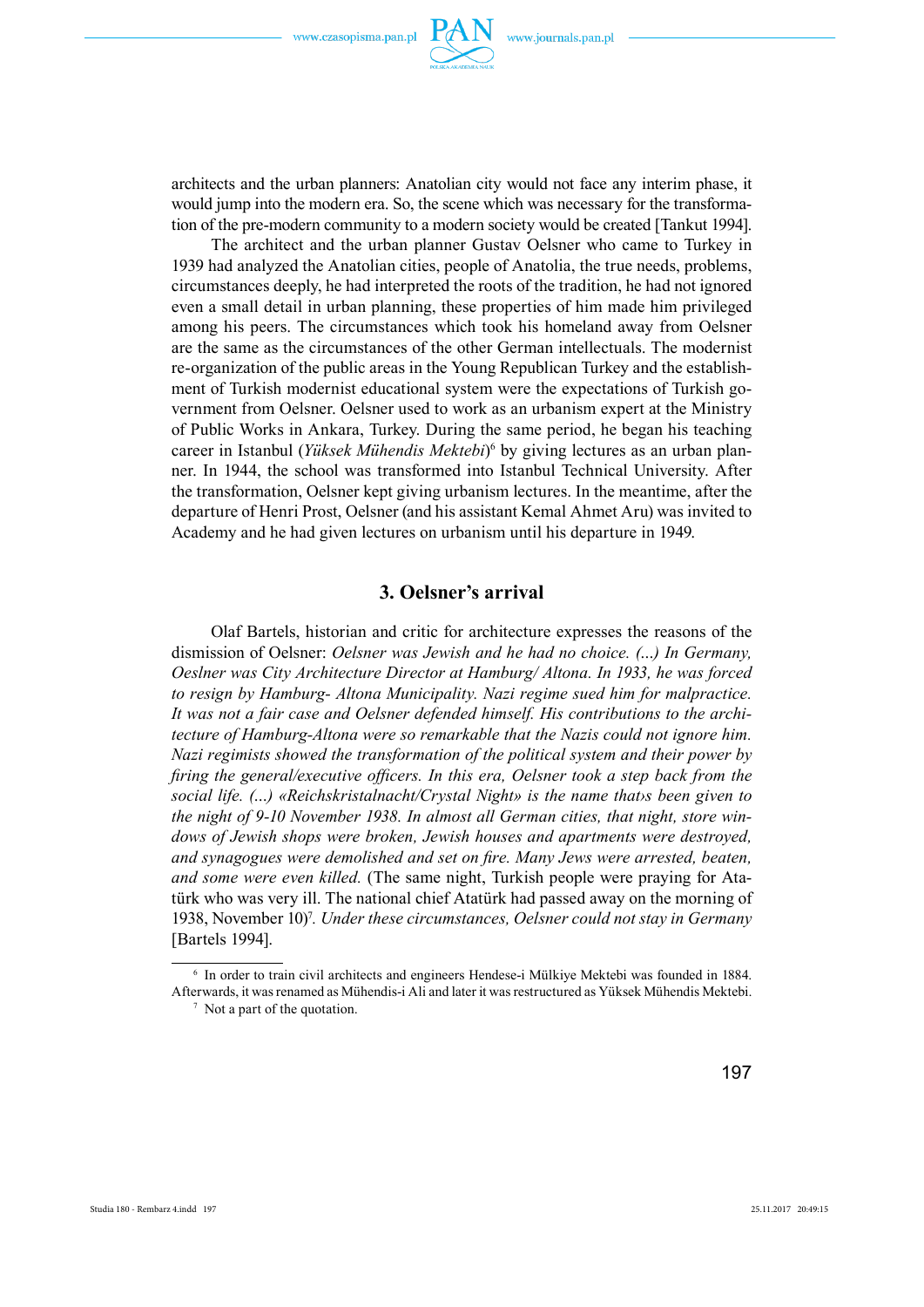

Bartels quotes from Oelsner's memories (1950): *In 1939, the first day of the war, I left Germany by the last plane for a long time.* Oelsner was led to young Republican Turkey by his friend; an architect and urban designer Fritz Schumacher: Between 1937 and 1939 in New York, Oelsner reconnected with the former mayor of Hamburg Max Brauer who had immigrated from Germany to USA. Brauer had suggested immigration to India. In the meantime, Schumacher had received a telegram from Robert Vorhoelzer who had been working in Turkey. In the telegram, Vorhoelzer was asking Schumacher to suggest an urban planner to work in Turkey. This telegram Oelsner received just as he was packing for India (in Oelsner's words: *the telegram which Schumacher brought with joy*) would change the future plans of Oelsner and his life. Oelsner, had kept this telegram as a precaution during his journey to the unknown [Bartels, 1994]. Thereby, with the formal invitation of the official from the ministry, Muammer Çavuşoğlu, Oelsner started working as an urbanist expert/consultant in Ministry of Public Works, in September 1st 1939, in Turkey. His posterior missions were both to teach at Istanbul Technical University (1940) and in the Academy<sup>8</sup> (1943). In 1948, approximately eight years later, for the first time, he left Turkey in June (to October) for a journey to Germany. In the same era, Brauer had become the mayor of Hamburg again and he had invited Oelsner in 1949. Oelsner accepted his invitation, he had become the consultant of the rebuilding project of Hamburg. In the meantime, he kept being a lecturer in Istanbul until 1951. Then he left Turkey and returned to Hamburg [Haymatloz 2007]. Oelsner continued the friendship with his Turkish friends until his death.

Oelsner came to Turkey for the last time as a jury member in a competition for a development plan of Ankara in April 1955. Next day, he went to Istanbul and gave a one last lecture at Istanbul Technical University. Again Prof. Aru was his translator. A few months later, Istanbul Technical University gave him an honorary doctorate. Oelsner passed away in April 1956, two days before his trip to Istanbul. Kemal Ahmet Aru<sup>9</sup> who started to work as a translator and an associate for Oelsner in 1940 expresses the facts about Oelsner: *He wanted to stay with us, he wanted to live here until his death. He had a testament; he wanted to be buried in Bursa, Turkey. He could not reject the invitation of the mayor. He said: I have to go now. It's my homeland, they need me* [Demir 2008].

Oelsner's departure from Turkey had been sad. His expressions to his student and friend Rudolf Lodders show his feelings and thoughts: *If God could make it possible, I want to live the exact same life over again* [Bartels 1994]. *Turkey era which had lasted for ten years is priceless for me. I have learned to know / understand a valuable culture from my Turkish friends, nice and elegant people. By the way, I have evaluated Germa-*

<sup>&</sup>lt;sup>8</sup> Academy was founded in 1882 as "Mektebi Sanayi i Nefise i Şahane". It is the first arts and architecture graduate school in Turkey. The name changed into "Güzel Sanatlar Akademisi" in 1928, "Mimar Sinan Üniversitesi" in 1981, and "Mimar Sinan Güzel Sanatlar Üniversitesi" in December of 2003.

<sup>9</sup> Aru is an important urban planning expert and an architect. He's said to be a *reference for the global architects and urban planners* by UNESCO. He stated: *Oelsner was like a father to me, he called me son.*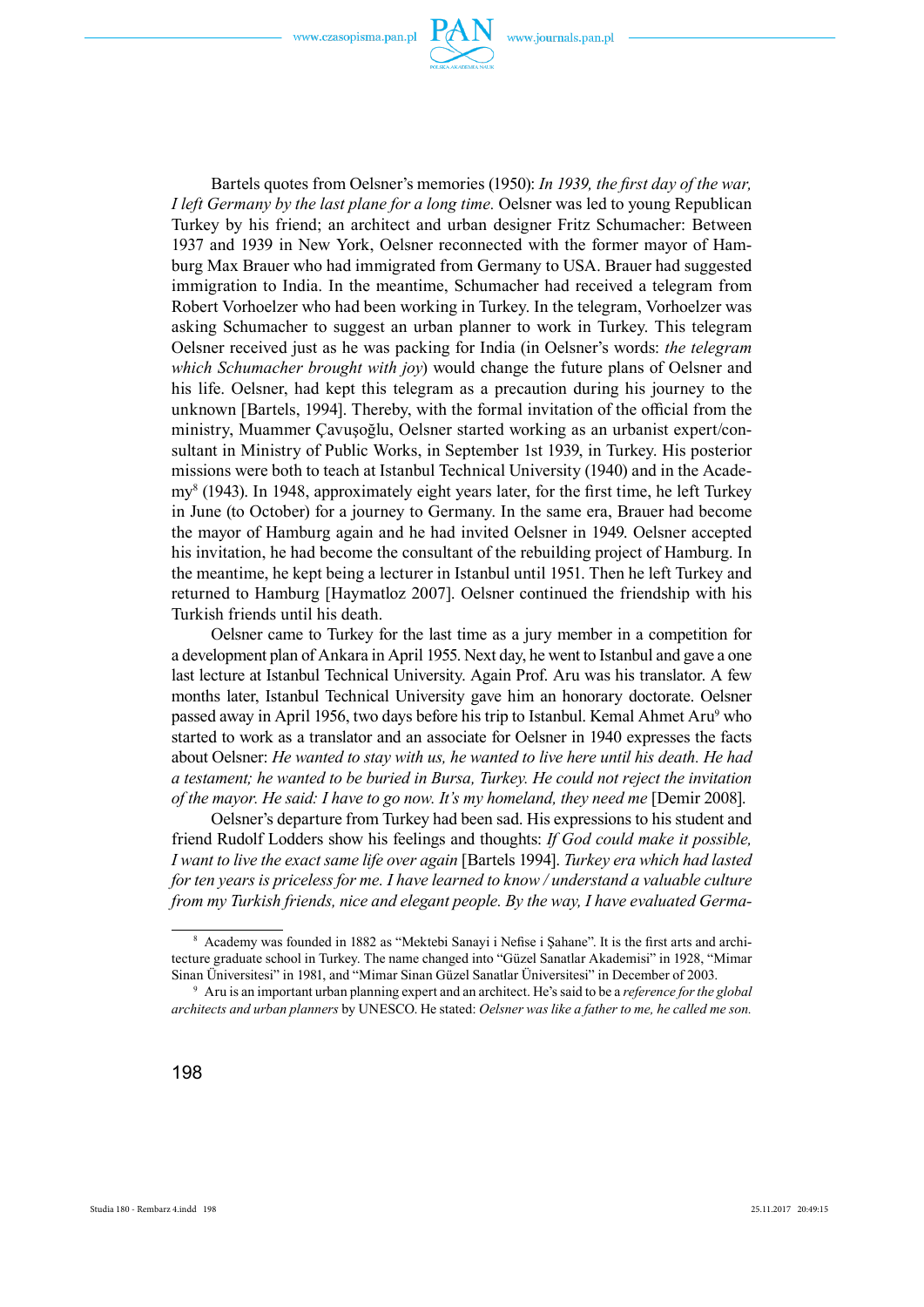

*ny in many good ways and at the same time, suspicious, discussable ways and I have realized the importance of building and planning for my life* [Demir 2008].

There are only a few documents about the years of Oelsner in Turkey. Some of these documents are the contracts and the legal correspondence with the institutions that he worked in. His drawings show his views on Turkey. Oelsner did not practice architecture in Turkey. In his career in Turkey, he was interested in being a teacher, being a jury member, a consultant and research, urban planning.

## **4. Gustav Oelsner as an urban planner**

1930s is the era of the modernization of the cities. Through this modernization process, to solve the problems in the context of the functional and spatial organization, theoretical discussions and organizations such as CIAM had become prevalent. In the same era, in Turkey, the notion of urban planning and the related institutions had been newly born [Tekeli 2006]. As a result, the problems which need to be solved in Turkey and in Germany are different in an inevitable way.

The idea of city making in a planned way is out of question in Traditionalist Turkish Architecture. Most of the Anatolian cities were not planned, they had grew up in an organic way. The city had an order which was based on the privacy and introversion. In the context of this order, there were introverted houses, dead ends which link the gap between the houses and the city center but there were not any public space. This order was a showcase of Turkish – Islamic culture which was based on agricultural economy. The gathering points of the city are the cultural and the economic center of the city, mosque and the bazaar which grew up around the mosque. Public services were provided by several foundations. People had built homes and roads for themselves. It caused the development of complex planned, organic cities [Alsaç 1976].

Urban planning actions in Turkey had started with the city plans for Istanbul in 19th century, in the late Ottoman era. The economic, administrative, military and socio-cultural transformation of the Ottoman Empire during the Westernization process, between 18<sup>th</sup> and 19<sup>th</sup> century had reflected on architecture and urban planning at short notice. The religious identity of the traditionalist architecture had gained a mortal character. According to Gevher Gökçe Acar, this duration carries a dramatic identity and also affects the architectural repertoire of the future Republic of Turkey in its early years, while creating a previously powerful empire's last magnificent works, who was in an honorable battle of existence against the strengthening western nations [Acar 2000]. In 19th century, the population started to increase and in  $20<sup>th</sup>$  century, accelerated industrialization had become prevalent. This caused the birth of the planned organizations which would provide the administration of the cities, beginning with Istanbul. They are precautions against the disasters such as fires, earthquakes. Starting from the beginning of the 19th century, the building regulations were tried to be systematized.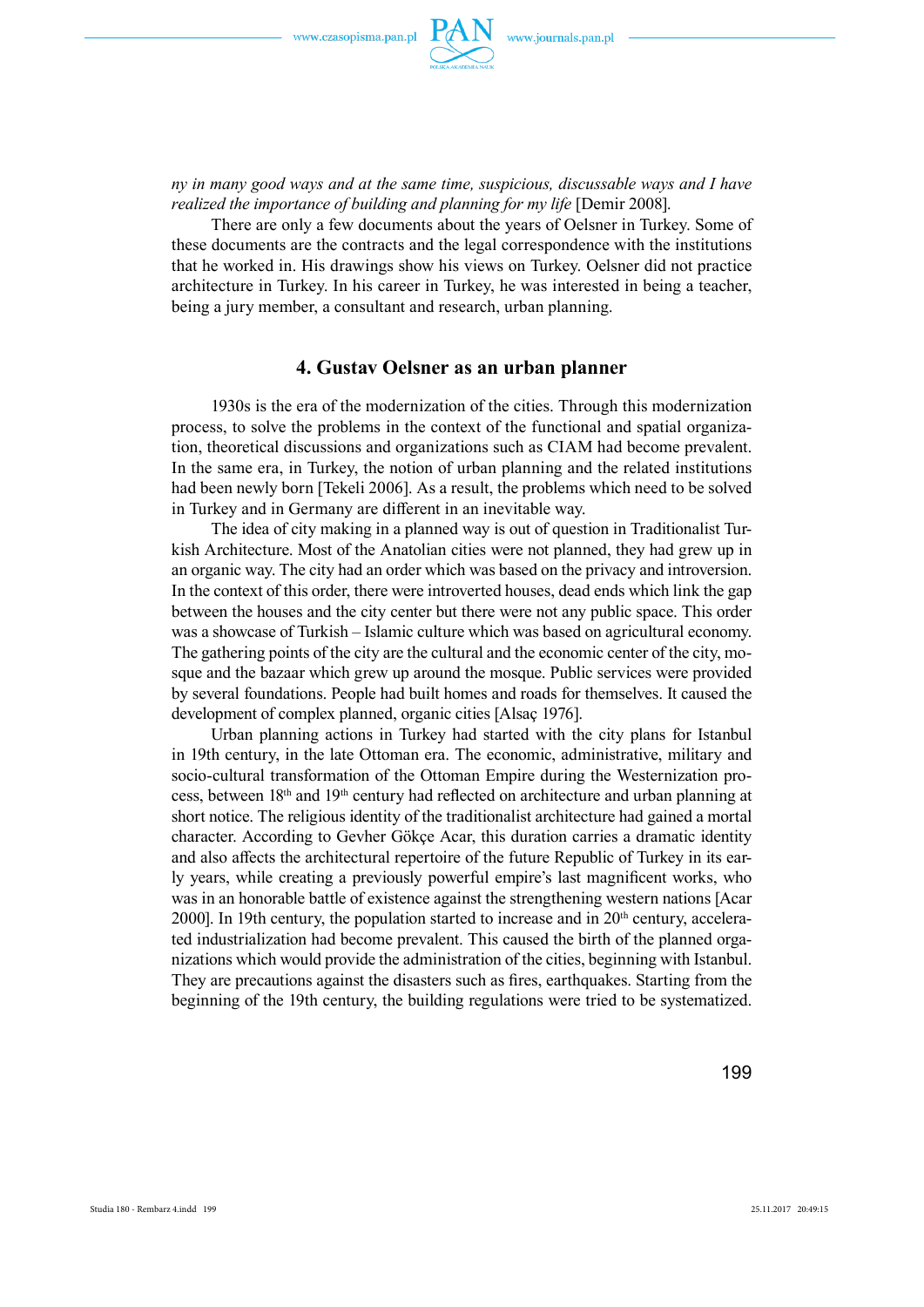

1848 Building Regulation defined rules both for street and buildings. In 1855, the first municipality in Istanbul was founded, followed by the Municipal Commission in 1856, which established norms for streets, pavements, lighting, cleaning, garbage disposal, etc. These steps prepared the urban planning discipline in Turkey. The problems of the city escalated with the increase of the population of the city. Many critics had written articles about the rehabilitation of the streets, the creation of the new squares and about the conservation of the buildings and the buildings that were demolished.

The first urban regulations of Turkish cities had been introduced during the Republican Period. After the foundation of the Republic, the establishment of the Public Works Management is one of these regulations. The initial attempt of urban planning in a Western concept in Turkey was the master / development plan for Ankara by Hermann Jansen. The year 1930 marked the introduction of a new Local Administration Act which merged municipalities and special provincial administrations. The Law of Municipalities (1930) had made the municipalities to have master plans. In 1935, urban planning department of Ministry of Public Works had been established. A year after a committee for Public Works to examine the master plans of the Municipalities had been founded. Gustav Oelsner had worked with both of these departments.

The duty of Oelsner which was defined by the Ministry of Public Works was to examine and reevaluate the approved master plans by field trips with his assistant. For this reason, he had visited many cities in Turkey. He had mentioned these trips to a friend of him, August Obenhaupt: *You can't guess how colorful my work over here is. Hundreds of master plans are being controlled and edited by me. Especially, the plans of the important cities are being designed by me. That's why I travel so much. I face a touchy hospitality everywhere but some of the trips are really hard and of course I'm not a teenager anymore. The people around me are very kind and moreover, they are very delicate, it's a property of these people* [Demir 2008].

Oelsner combined his regional observations on Turkey with his experience which he gained in Kattowitz between 1911 and 1922 as a director. He had given lectures and written articles about the Garden City Movement. Here, he evaluated Turkish villages, towns and cities, he had interpreted these urban elements in the context of Turkish culture.

#### **5. Gustav Oelsner as an urban planning lecturer**

Back in his homeland, in his designs, he had left traditional building methods/construction techniques, he had created new techniques and planimetric proposals which are suitable for the current needs of the era, he had included social transformation to his modern designs. His sketches and watercolor etudes which are focused on Turkey show some hints about his thoughts about the needs of the current architecture. These drawings of Oelsner exhibit a soft modern approach which preserves the traditionalist and the regionalist flavor of the country. Oel-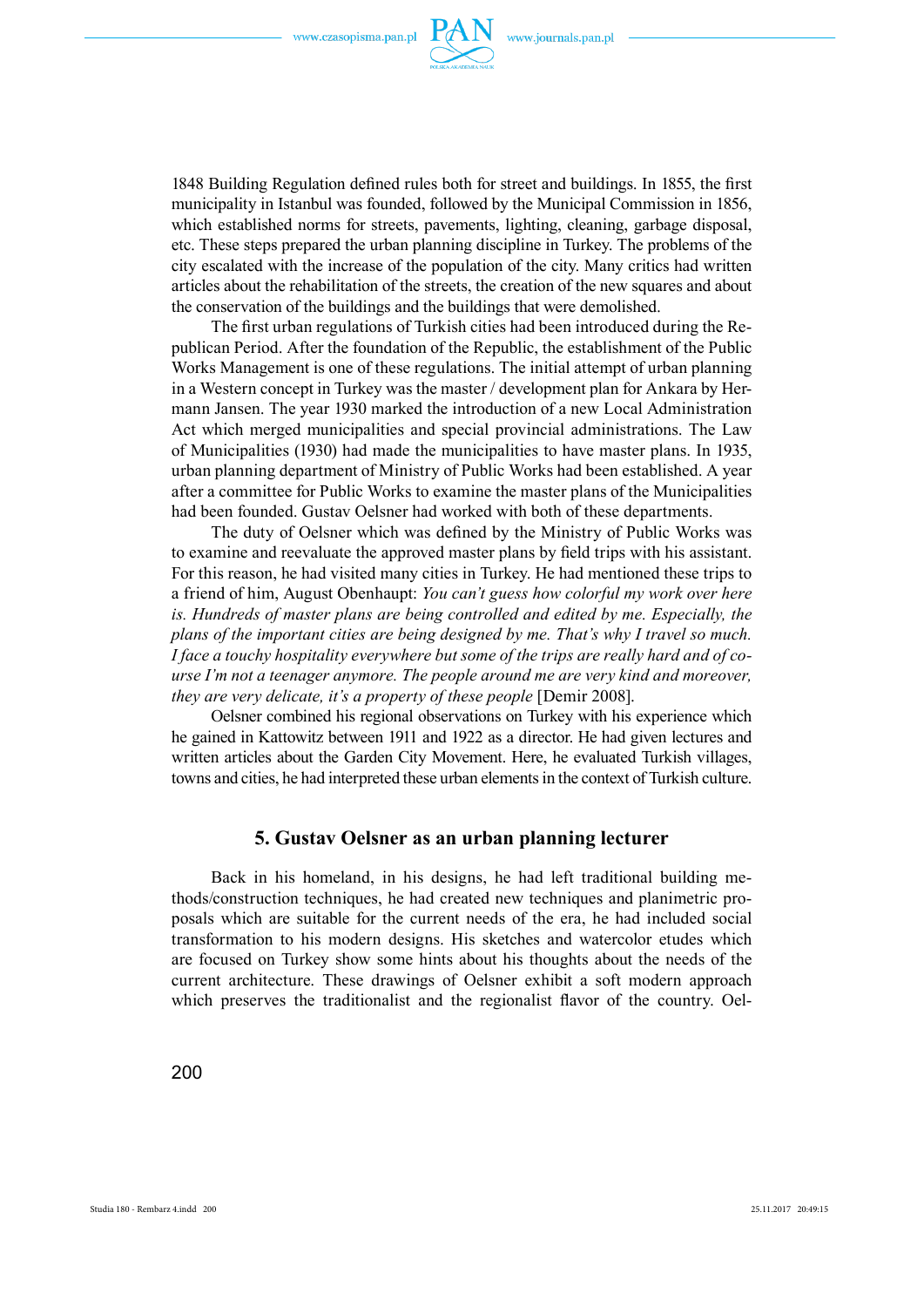

Fig. 1. Gustav Oelsner in Turkey Village House Etudes Source: Oelsner Gustav, 1944, "Köyler", No. 11/12: 269.

sner's researches and designs (also, his publications and paintings) which focused on Turkey reflect the feeling of catching the spirit of the region (Fig. 1).

Being an architect in two different countries which have very different cultures/traditions, different economic and social conditions should have caused a hard working process in his adaptation process. Also, it should be considered that Oelsner had worked as an urban planning lecturer in two universities with the advice of the Ministry of Public Works [Demir 2008].

Urban Planning had been given as a course by Ernst Egli, Celal Esat Arseven, Martin Wagner, Henri Prost in the Academy since 1930s. According to Üstün Alsaç, the consideration of the urban planning education in both technical and social, economic and administrative ways is related with the three conferences that Martin Wagner, German urban planner had given in 1937, Ankara University: "The Role of the Capital in Urbanism", "The Role of the Machine in Urbanism", "The Role of the Organization in Urbanism". A year after these conferences, Ernst Reuter had begun his teaching career in the same institution [Alsaç 1976]. The establishment of urban planning department in Istanbul Technical University, Faculty of Architecture which was founded by Oelsner in 1944 is a huge improvement.

The oldest document about the teaching career of Oelsner in the Academy dates back to 1943, March 10. This document is a three month contract between the Director of the Academy, Burhan Toprak and Gustav Oelsner. The contract conditions are important for setting up an example for other foreign lecturers' contracts. The contract included his monthly salary, travel allowances for the official trips, accommodation fee per a day. Also it included some conditions: Oelsner would not be interested with any commercial, political, economic themes during his stay. He would take a vacation two times a year during the semesters (if he's sick, he could take a three months leave). The posterior contracts (1944, May 18th and 1945, June 27th) include the exact same notions except the monthly salary. In 1947, June 1st (extension: a year) and in 1948, May 24th (extension: six months) his stay had been extended. In 1948, June 7th, he got off from work to go to Hamburg [Demir 2008]. A document that is dated 1948, December 4th was sent to the chief of Architecture department, Arif Hikmet Holtay. The document showed that Oelsner could only give lectures in November, December, January and February because of his other duties and also Oelsner's salary expectation (800 TL) which he wished to transfer a third of the money to Germany.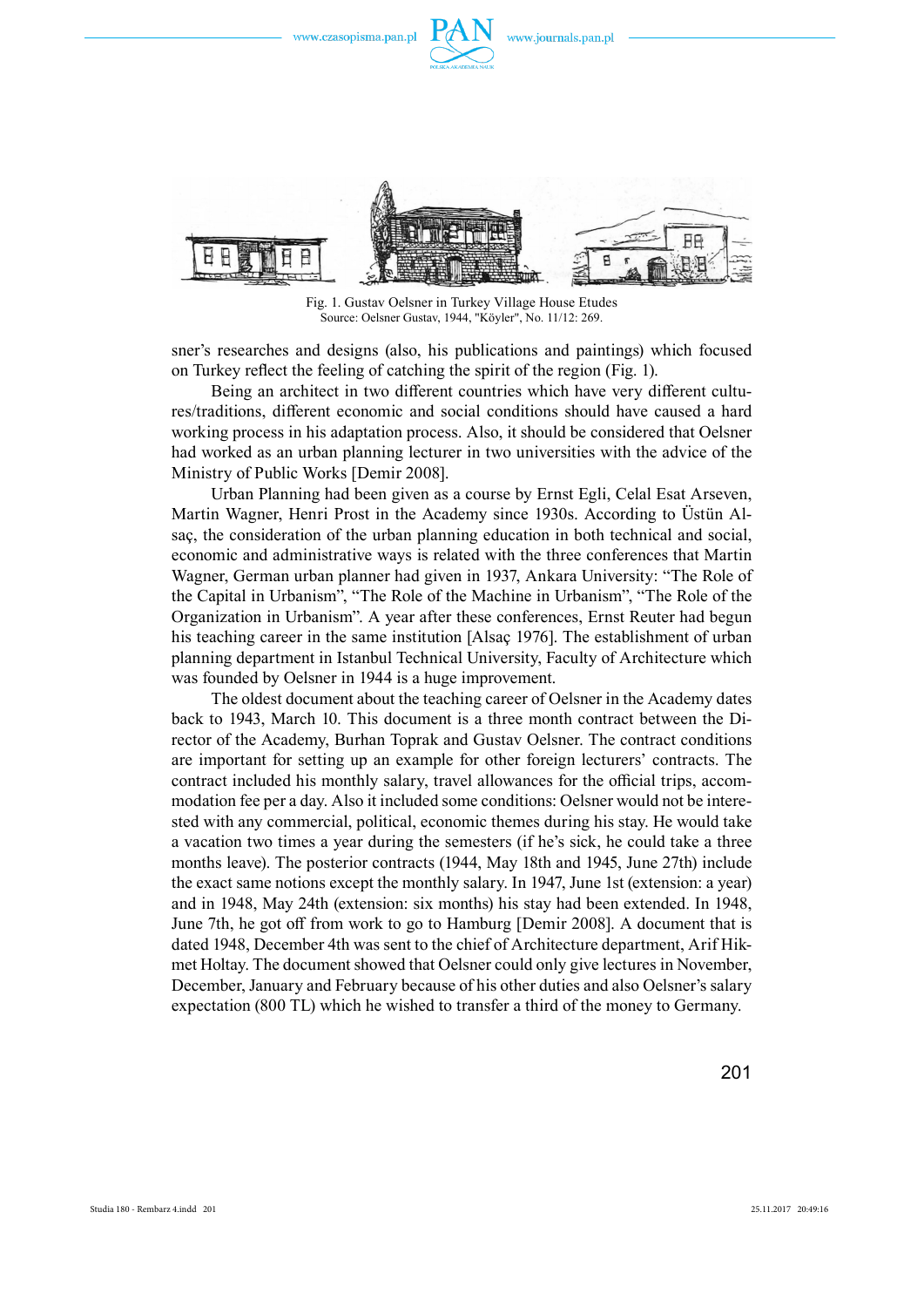

Another document (1949, January 5th) was sent to Istanbul Technical University, Faculty of Architecture by the Academy. The question in the document was *can Oelsner give lectures for eight hours in a week in the Academy*? The answer to that document (1949, January 20th) was positive. As a result, a six months contract was done with him beginning in 1949, January 1st. The last document which is dated to 1949, November 25th was sent by the Director of the Academy to Ministry of National Education. In this document, the Director had expressed that they wished to extend the contract with Oelsner [Demir 2008]. Oelsner who had come back to Turkey in November 1950 (from Germany) had left Turkey for good in the spring of 1951.

Gustav Oelsner had innovative ideas about urban planning in both schools. Also, he created the idea of evaluating the problems of the cities in a realistic way [Çubuk 2012]. According to Kemal Ahmet Aru, Oelsner knew Turkey well, he was suitable for the ideals of the Turkish educators and he was the first architect that focused on the notions of the modern urban planning and led discussions about it. Turkish Historian of Architecture, Behçet Ünsal defines Oelsner whom he met at the Bureau in the Ministry of Public Works: *He's modest but self-confident. He had naïf drawings. He had included the discipline of urban planning to the Faculty of Architecture, Istanbul Technical University* [Demir 2008].

That expression of Ünsal is highly remarkable, because Ünsal, who had written harsh critics about the architects, had no tolerance against the privileges of the foreign architects. It seems that Oelsner was privileged among the others, he was respected and loved unlike some of the foreign architects and planners. This was related with some facts. Firstly, Oelsner, a social democrat knew the exact needs and the conditions of the Young Republic and secondly, he had an intimate interest towards the urban planning and the social events [Alsaç 1976].

Ernst Egli and Bruno Taut are the revolutionist actors of the educational program of the Academy. They had different approaches of urban planning. Egli asked his students to design the plans of big squares. In the meantime, Oelsner had studied little towns. Oelsner shared practical classes with the pioneer of Modern Architecture in Turkey, Seyfi Arkan, while carrying out the theoretical classes on his own. Oelsner had given lectures twice in two weeks at Istanbul Technical University. During his absence, Kemal Ahmet Aru had given lectures instead of him. Aru stated that Oelsner's lectures were really interesting: *He visits many Anatolian cities and he mentions the problems of the cities in a realistic way. He was a planner that knew the whole country, Turkey. He had embraced the cultures of the country* [Demir 2008].

A document was sent by the Academy management to Oelsner, about the failure of students. Oelsner had responded with a document to the directorate of the Academy. This document is both a defense statement and a critical text. Here, he criticized the institution, he put emphasis on the fact that the success rates of the students in Istanbul Technical University was better than the Academy. According to Oelsner, the reason was that the urban planning course was a secondary course in the Academy [Demir 2008]. Also, he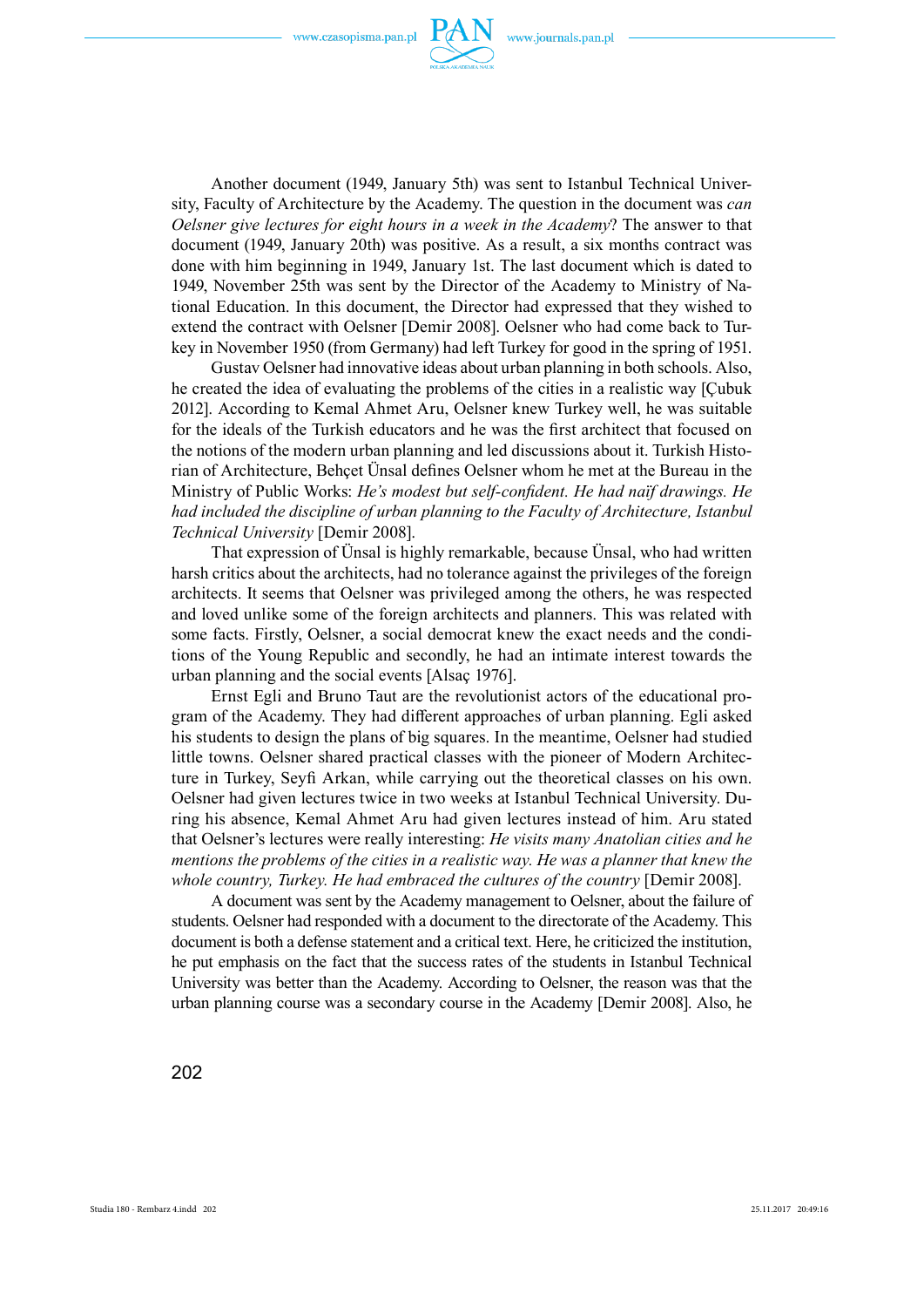

pointed out that the conditions of the school were not sufficient enough. Additionally, he had expressed his thoughts about the proficiency, urban planning: *In fact, urban planning can't be learned / studied at the universities. One should combine his/her life time experience in the proficiency with the educational approaches. Urban planning is a broad subject, aesthetic, social and economic notions should be considered and evaluated, the development of the elements of the combination should be taken into consideration. It's natural to have comprehensive knowledge of the technical issues. If one successes all of the above, he/she can call himself an urbanist/urban planner. That's why we can't see young urban planners in the world, for this proficiency, one needs an experience which would take years. Average random urban planning which had not been organized and planned well had influenced many Anatolian cities in a very bad way. I have been invited by the ministry to provide a harmony in urban planning with the thought of the foundation of the urban planning department in the universities which would be useful for the Ministry to develop suitable and realistic master plans. I have thought that the harmony was complete when I began my teaching career at the Academy. Only the approach of urban planning which is based on the reality and the needs – possibilities is correct. If one prefers a formalist urban planning approach which doesn't focus on economic and social bases, it would hamper my work in Ankara. There are a lot of formalist master plans in the country, now we have to work hard to transform these* [Demir 2008].

## **6. Articles**

Oelsner had written fourteen articles to the most important (and the only) architectural magazine of the era. In the contemporary world, his articles may seem old fashioned but these should be evaluated in the specific era. The articles were important because they focused on the cities, villages and towns of the rural of the country which had faced a really big war and which did not have sufficient technology, economy and cultural circumstances. The problems in the demolished villages of the Young Republican Turkey in the postwar period are very different than the problems of the Western world. In the articles, Oelsner put emphasis on the health issues of the old towns of Turkey, he had warned the municipalities about the rehabilitation of these towns and he had invited his colleagues to check the municipalities especially about the rehabilitation of the old houses against the diseases such as malaria and tuberculosis. Another problem of the country was the several earthquakes that the country faced.

Therefore, as a witness of the earthquakes of Adapazarı, Dikili, Erzincan and Tokat, Oelsner had worked on the fields of earthquakes. He had done some research about the healthy settlements, healthy grounds, durable materials and constructions and he had prepared reports about this research. Dikili and Adapazarı plans were ecologically and socially valuable and contemporary. He reserved the large areas beyond the city for little gardens with 3x3 houses, referred to S*chreber Garten*. Oelsner's goal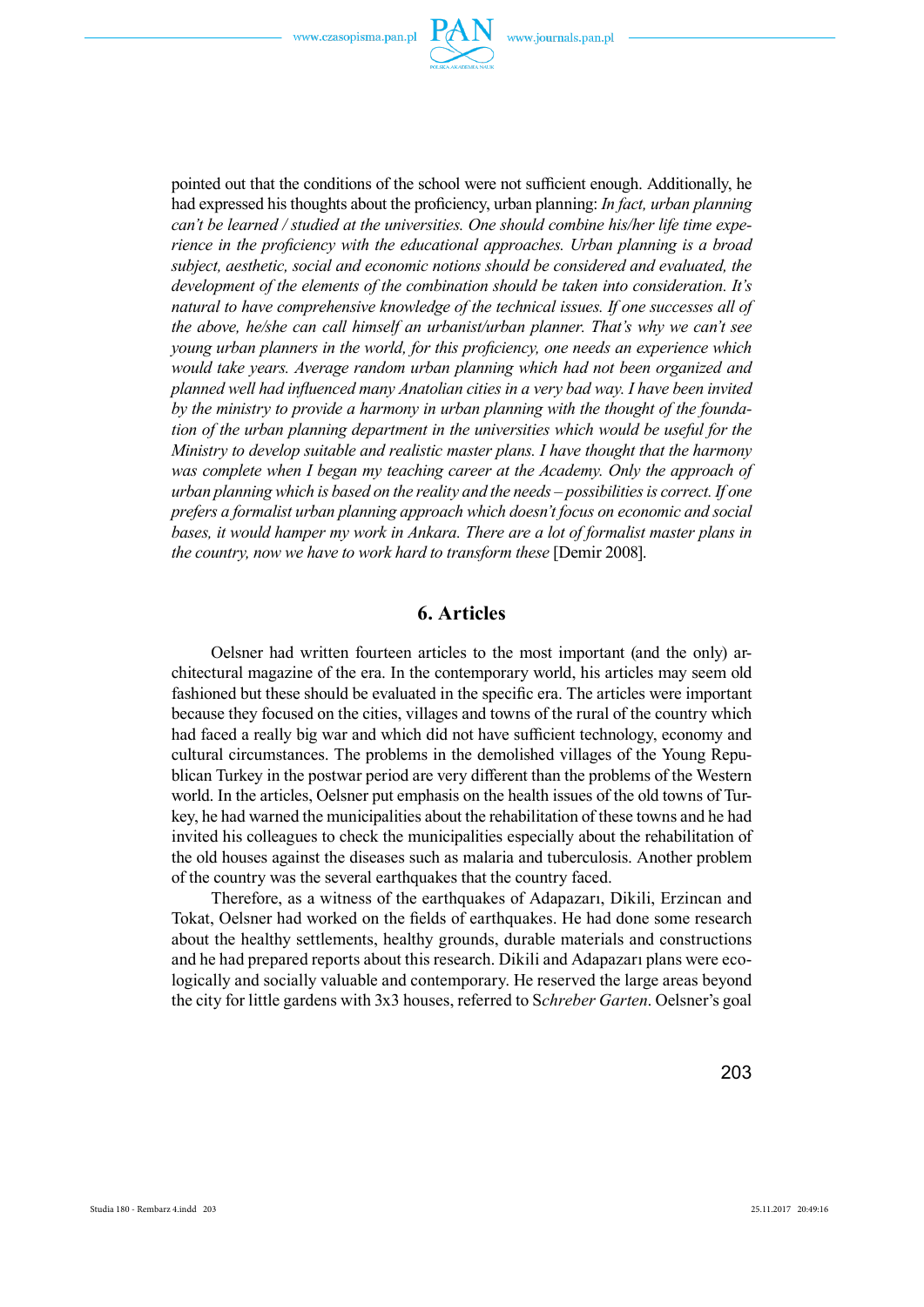

was (in his own words) *to calm down the people who had faced a disaster and provide the inner peace of having a shelter*.

Oelsner acted very carefully about the notions like the ground and the underground. He had put emphasis on the facts that should be considered for the establishment of a new city; the importance of using the positive ways of the sun and the wind, the pollution of the voice and the light, the prevention from industrial smoke and dust (and the methods of prevention), the correct evaluation of the soil, the problem of the ground water and not to challenge with the conditions in unsuitable circumstances. He had never neglected the architectural part of the urbanism. He had separated the city to the zones. This approach of him was very functionalist. He had focused on the notions such as the preservation of the tradition, the rehabilitation of the old towns in a careful way. He put emphasis on his priorities about urban planning in an article of himself, "Urbanism": *There are three sacred things: Bread, Road, Home. (…) The biggest right belongs to the pedestrian, then nature, thirdly, natural and architectural heritage* [Oelsner 1945].

According to the architect, the restoration or renovation of the dynamic public areas of the Ottoman-Turkish tradition; bazaar, coffee house, Turkish bath, fountain is one of the necessities of the city to preserve its vividness [Oelsner 1946: 5-6]. He highlighted some notions such as the preservation of the historical legacy, especially a controlled landscape design which would not cause any harm to the monumental buildings and squares that have a spiritual value. According to him, any plain natural area, even a field crop is as valuable as a park or a coast [Oelsner, 1945: 3-4]. In an article of him, he expressed his thoughts about the preservation of the "old" of the historical buildings: *These buildings whether made with metal or stone should preserve the rusted layer. They are the reflections, photos of the time* [Oelsner 1943: 9-10]. *If the architect/ restorer's trials cause the artwork to lose the traces of the time, his/her attempts would be useless. The noble rust layer, the patina, the dark color of the stone gives the artwork its nobility. The old one which represents a high/important culture would be preserved. Current city would be repaired. New neighborhoods can be combined with the old city but the heartbeat of the city should be in its exact same spot. It is in its strongest version at this spot. Occasionally, new cities would be created in the country. After an earthquake or after the malaria epidemic in Van, the city should be rehabilitated, created from the beginning. For these circumstances, I recommend "Siedlungs"* [Oelsner 1946]. This house type (row house) was proposed because it's more economic, durable, sheltered for the climate of Anatolia (hot summers, cold, windy winters). These houses should have small windows and small rooms. According to the architect, the biggest room of the house was the garden. Beyond the cities and the towns, there should be a green zone around the city. Following the zone, there would be row houses and a dirt road that should be covered by trees which would be bridged to the city center for the pedestrians.

Oelsner had underlined another subject, scale factor, also, the anti-aesthetic notions such as enormously wide roads, unnecessary boulevards and unnatural elements of landscape design instead of using natural elements in an aesthetic way. Oelsner's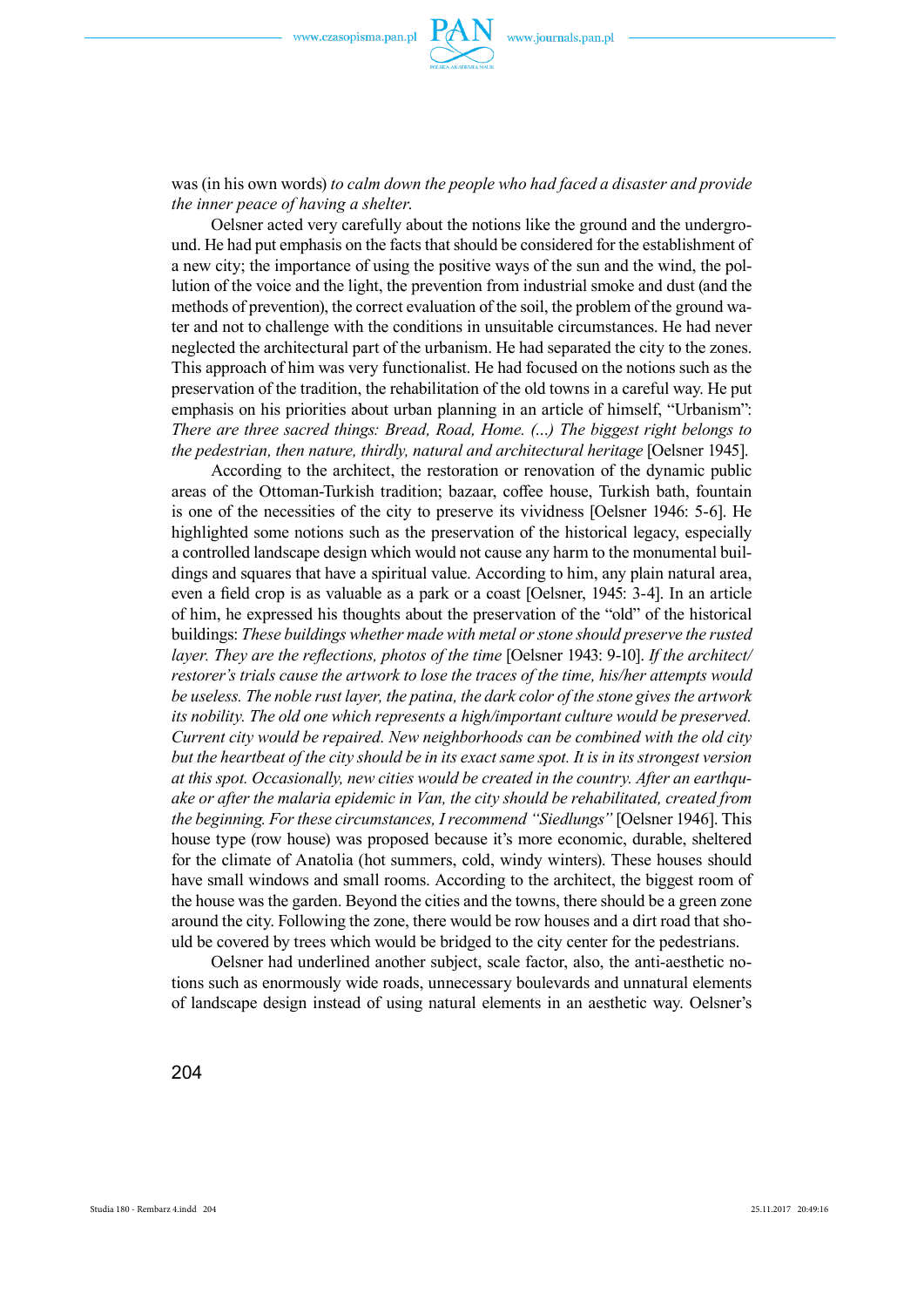

article which was focused on the monumentality is still valid for Turkey: *Greatness is not a must of the monumentality, it's only a way. Monumentality is related with the material and the order. A little square with a sole old tree or a modest fountain of the town that we were born in are like this. Or a Polish tradition that we can face a similar one in Turkey: If the people want to respect their ancestors, they create a soil hill upon their graces. Kościuszko Mound near Krakov is one of the precedents of this tradition. Despite the mortal soil, the great idea of survival in it still stands with its honor like the granite Egyptian Pyramids. (…) See, the eroded, metamorphic t shapes of the Anatolian mountains make monumental expressions in the human beings* [Oelsner 1945].

## **7. City plans**

The showcases of Oelsner's opinions about urbanism which are the master plans of Kayseri and Isparta are the unique precedents of the Republican city/settlement schema<sup>10</sup>. The common character trait of the Republican cities (including Ankara) is the usual organization which reflects the idealization of the Republican Turkey: A clear axe between the government district and the station. Both sides of the axe are covered with trees. The axe is a sample of a modern boulevard. Around the boulevard, there are representative buildings and a square near the government district. This schema in both cities, Kayseri and Isparta which were important in the context of the history of urbanism in Turkey had been preserved by Oelsner and Aru. Oelsner's main principle was the preservation of the current nature and the current pattern. In the context of the rehabilitation of the old neighborhoods, traditional housing zones and the streets, the goals were the preservation of the local character of the region, the functionalist separation of the zones, the development of a green zone around the city and the central and the suburban roads. In both plans, the future development areas were taken into consideration. For the future neighborhoods, the plan was to organize row houses within gardens (like *Siedlung*s) and also, out of the center (but related with the center) commercial zones were organized.

#### **Conclusion**

Would Oelsner who is known for his reformist identity, practice architecture if he had been in Turkey between the late twenties and thirties, when a universal and

<sup>&</sup>lt;sup>10</sup> For İsparta city plan: ÇETİN, Sıdıka, 2012, Geç Osmanlı'dan Erken Cumhuriyete İç Batı Anadolu'da Kentsel Yapının Değişimi: Manisa, Afyon, Burdur ve İsparta Kentleri Üzerine Karşılaştırmalı Bir İnceleme, jfa.arch.metu.edu.tr>cilt29>sayi 2. For Kayseri city plan: 2014, ÇALIŞIR HOVAR-DAOĞLU, Seda, Kayseri Oelsner – Aru Planı ve Plan Uygulama Sürecinde Yerel Yönetimlerin Rolü (1930-1965), www.todaie.edu.tr.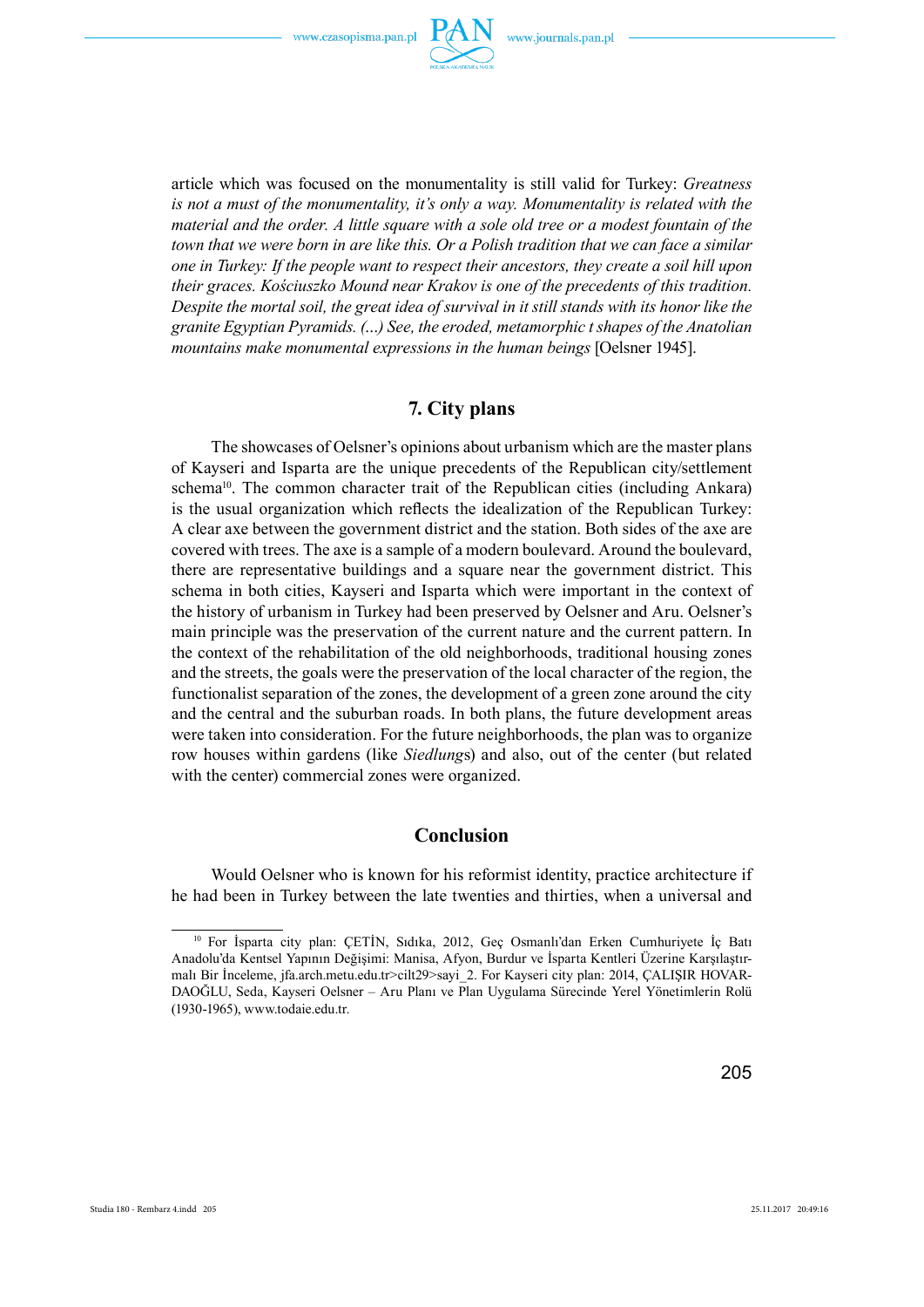

modernist approach was taken in the country? Or would he continue the modern approach from his country, or adapt to the new architectural field defended a nationalist regionalism, if he had practice architecture during his stay in Turkey? Questions like these are bound to remain unanswered.

The articles of Oelsner give hints about his potential resistance against to any formalist approach in the fields of architecture and urban design. In his sketches and drawings, we see that he had reflected the local pattern and the spirit of the space in a mild, soft, modernist way. This approach is suitable for the attitude of the Turkish Architecture of the specific era that transforms the modern to the nationalist but we should put emphasis on the fact that none of his drawings have a nationalist, totalitarian style which was valid for the specific era.

It should be kept in mind that majority of the cities that needed a re-organization had Ottoman special organizations. After solving the problems of the basic needs of the cities which had a damaged city pattern and the infrastructural problems, the establishment of the city life was necessary. Oelsner wanted to transform these old cities to the cities with modern and functionalist urban principles. For this transformation, he built the physical environment while valuing the rural needs and creating solutions for the cities. He had encouraged his students to explore Anatolia and also, he helped them to find jobs and study abroad. According to Rifat Akbulut, the urbanist approach of Oelsner which didn't ignore the architectural and aesthetical ways, was based on the scientific analytical etudes. Akbulut expresses that Oelsner had a functionalist and a modern role in Turkey in urban planning. With this role, he had helped raising a new generation which would be responsible of developing a technical and physical infrastructure of the Republic.

*Among the German architects and the planners who work in Turkey as teachers and professionals, Oelsner is a sensitive expert about the preservation of the culture of settlement and the heritage of Anatolia with the historical and natural values* [Akbulut 2012].

#### **References**

- Acar G., 2000, *Tanzimat Dönemi Fikir ve Düşünce Hayatının Mimari Alana Yansıması*. Unpublished Doctoral Dissertation, İstanbul, the Social Sciences Institute of Mimar Sinan Fine Arts University.
- Akbulut R. M., 2012, *Kemal Ahmet Aru ve Misyon Kuşağı*. Tasarım +Kuram Journal, İstanbul, Vol. 8, No. 14, Mimar Sinan Fine Arts University Press.
- Alsaç Ü., 1976, *Türkiye'deki Mimarlık Düşüncesinin Cumhuriyet Dönemindeki Evrimi.* Trabzon, KTÜ Press.
- Azrak Ü., 2007, *Almanya'dan Bilim Göçü, Alman Bilim İnsanlarının 1933'ten Sonra Türk Üniversitelerine Bilim Desteği.* HAYMATLOZ, Özgürlüğe Giden Yol, İstanbul, Milli Reasürans T.A.Ş. Publications.